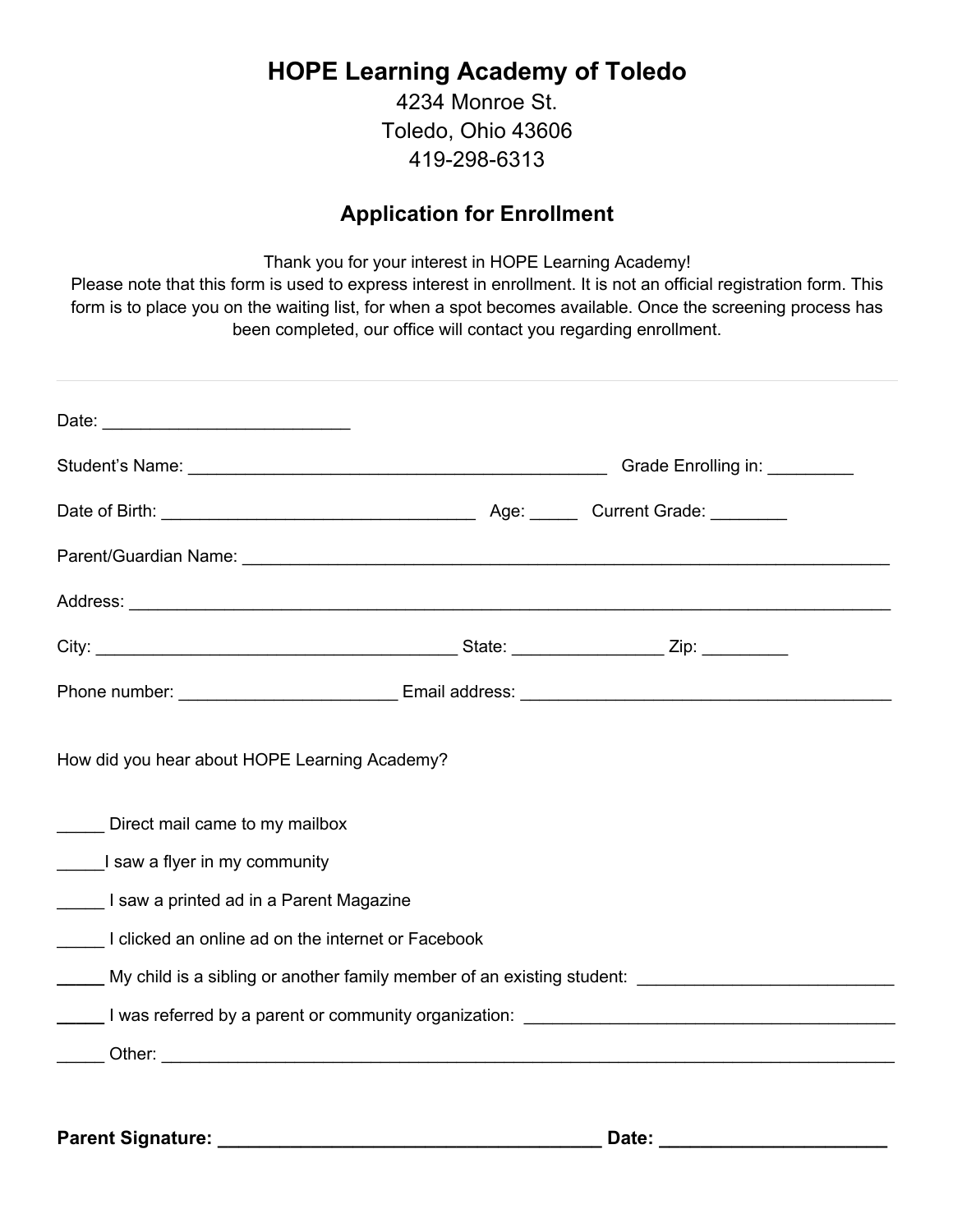## **STUDENT HISTORY INFORMATION**

| Does your student have an active Individualized Education Plan (IEP)? Yes: ______ No: ______                |                                                                                                                                                                                           |
|-------------------------------------------------------------------------------------------------------------|-------------------------------------------------------------------------------------------------------------------------------------------------------------------------------------------|
| Has your student ever received counseling or psychological testing? Yes ______ No ______                    | ,我们也不会有什么。""我们的人,我们也不会有什么?""我们的人,我们也不会有什么?""我们的人,我们也不会有什么?""我们的人,我们也不会有什么?""我们的人                                                                                                          |
|                                                                                                             | Has your student experienced any physical, emotional, mental, or social problems within the past two school                                                                               |
|                                                                                                             | Has your student ever been: Suspended: ______ Expelled ______ No _____ If suspended or expelled,                                                                                          |
| limitations, or other special needs of which you would like the school to be aware:<br>• Academic (if any): | Please describe any special needs that your student may require, including medical conditions, physical                                                                                   |
|                                                                                                             |                                                                                                                                                                                           |
|                                                                                                             | Medications to be given to the student during the school day: Yes _________ No _________<br>If yes,<br>please describe (you must also sign a medication permission form upon enrollment): |